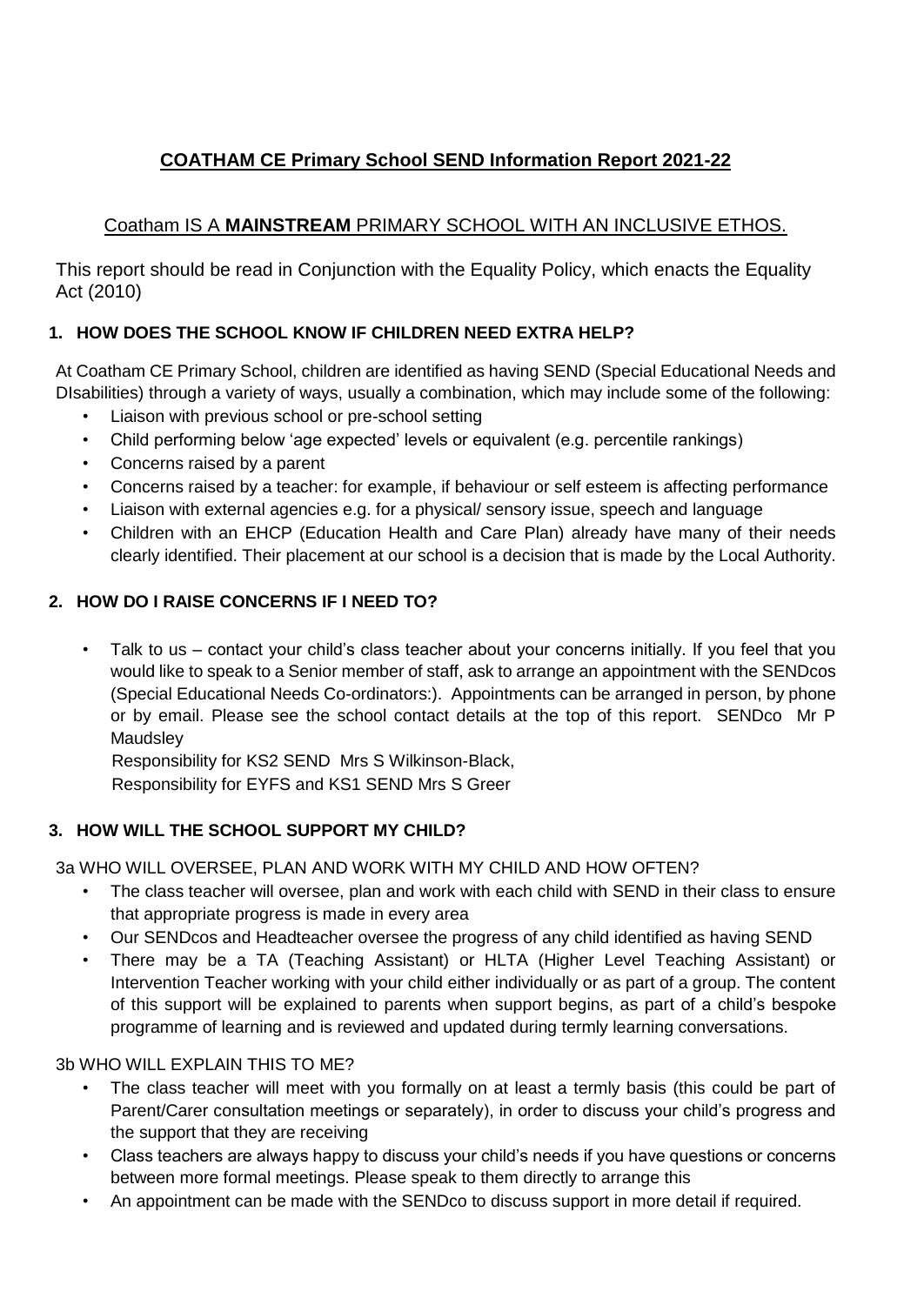The SENDcos have weekly release time from class.

• Provision Maps will be shared with you and your child (age appropriate)

# **4 WHAT SUPPORT WILL THERE BE FOR MY CHILD'S OVERALL WELL BEING?**

4a WHAT IS THE PASTORAL, MEDICAL AND SOCIAL SUPPORT AVAILABLE IN THE SCHOOL?

- We are an inclusive school that holds a child's emotional and spiritual development as a priority
- The class teacher has overall responsibility for the pastoral, medical and social care of every child in their class
- The school currently has a member of staff with ELSA (Emotional Literacy Support Assistant) training and we buy into the School Counselling Service; this provided weekly support for identified children. Any additional staff working with vulnerable children requiring support during the school day, will work under the direction of the SENDcos.

## 4b HOW DOES THE SCHOOL MANAGE THE ADMINISTRATION OF MEDICINES?

- The school has a policy regarding the administration and managing of medicines, which is available on the policy page of the school website. Parents can request a 'hard copy' of this policy from the school office
- Parents need to contact the school office if prescribed medication is recommended by healthcare professionals and needs to be taken during the school day. Any medication must be given to the school in the packaging that it was dispensed in by the pharmacy, with the child's name and administration information clearly shown. A form must also be completed by the parent and medicines handed into and collected from the school office
- On a day-to-day basis, the administrative staff generally oversee the administration of any medicines. Another member of staff will always witness any administration
- As a staff, we have regular training and updates on conditions and medication affecting individual children, so that all staff are able to manage medical situations
- All staff hold first aid qualifications, which are updated regularly.

#### 4c WHAT SUPPORT IS THERE FOR BEHAVIOUR, AVOIDING EXCLUSION AND INCREASING ATTENDANCE?

The school has a behaviour policy, available on the school website, and follows the Galileo Exclusions Policy. If a child has significant behaviour difficulties, an Individual Provision Map focussing on behaviour is written to identify the specific issues, put relevant support in place and set targets with a view to identifying and addressing the underlying reasons behind the behaviour. The school works closely with Redcar and Cleveland Inclusion Services, including providing 'home' support to parents if necessary.

- The school has an adopted attendance policy. Attendance of every child is monitored on a daily basis by the school. Lateness and absence are recorded and reported to the Headteacher who may involve the Early Help Assessment Team or Children's Services if this becomes a concern.
- The school acts to support families in making contact with other agencies who can provide appropriate support.
- •

## 4d HOW WILL MY CHILD BE ABLE TO CONTRIBUTE THEIR VIEWS?

- Children who have Provision Maps or Behaviour Plans can discuss their progress and targets when these are reviewed (age appropriate), as well as at termly learning conversation meetings
- If your child has an EHCP, their views will be sought before any review meetings (as is age appropriate)
- Children are routinely asked to reflect on their learning and share how they feel they are progressing during the course of their daily learning journey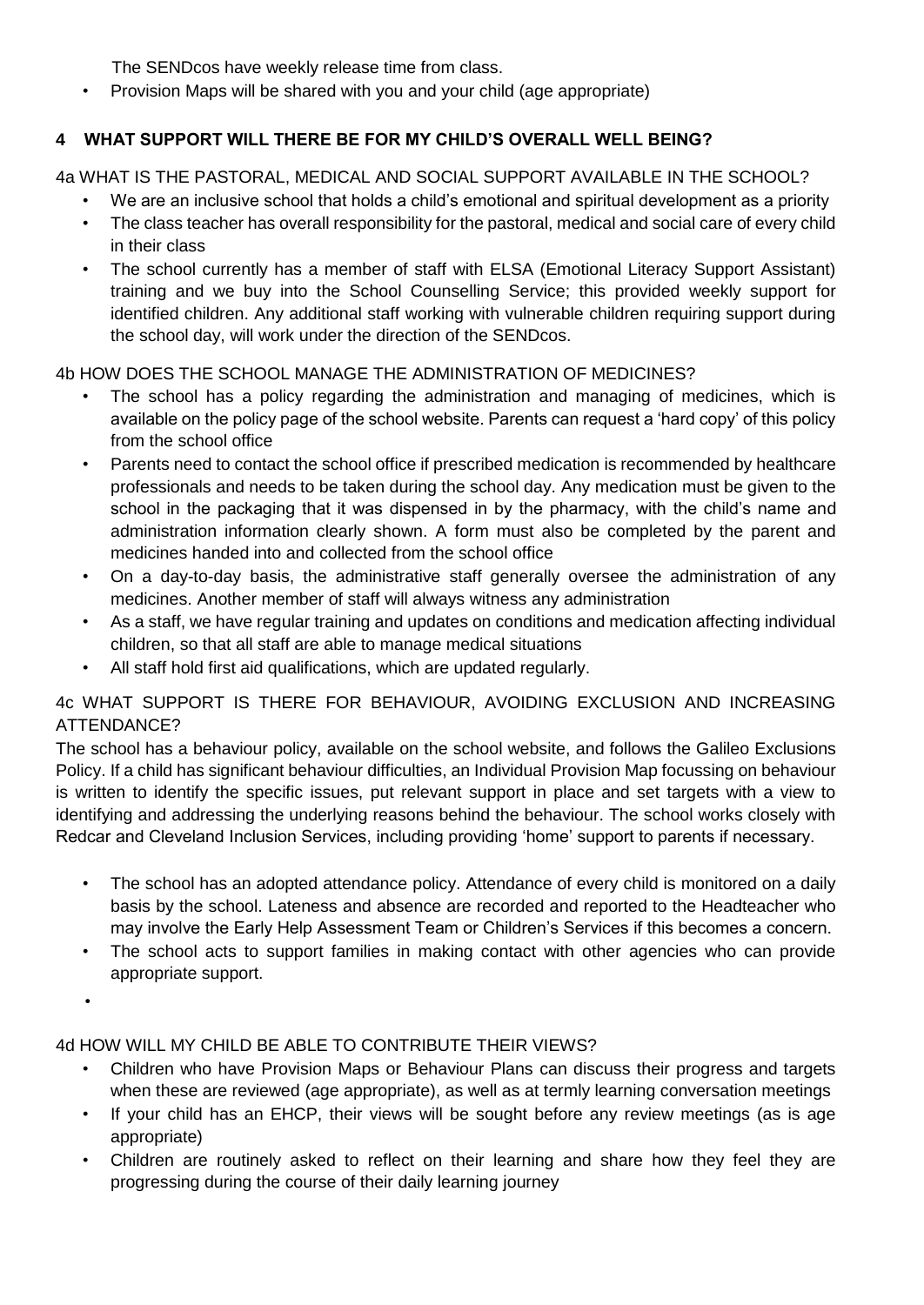- All children are provided with the opportunity to be voted onto the School Parliament, as well as hold other positions of responsibility, by their class or teachers.
- •

### **5. HOW ACCESSIBLE IS THE SCHOOL ENVIRONMENT?**

- Our school has an adopted accessibility policy
- All areas of the school are accessible by wheelchair. Ramped flooring is provided and the site is all on ground level; a disabled parking bay are available in the staff car park.
- Accessible toilet facilities are available and there is a wet room with changing facilities.
- If you have specific access queries or concerns please speak with us.

#### **6. HOW WILL THE CURRICULUM BE DIFFERENTIATED TO MATCH MY CHILD'S NEEDS?**

- The long term curriculum plans are available to parents on the school website
- All learning activities within class are planned and differentiated at an appropriate level, so that all children are able to access learning according to their specific needs. Typically, this might mean that in a lesson there would be three different levels of work set for the class, however on occasions this might be individually differentiated
- The class teacher, alongside the SENDco will discuss a child's needs and what support will be appropriate
- Children with SEND will have access to the appropriate resources needed in order to help them to make progress e.g. phonic mats, coloured overlays, Numicon
- The SENDco reports to the Head teacher and Governors regularly to inform them about the progress of children with SEND and how resources are being used. Information provided will never name individual children in order to maintain confidentiality at all times
- The governor responsible for SEND also meets regularly with the SENDcos. They report on their visit to the governors to keep them all informed with school or LA (Local Authority) information
- The governors agree priorities for spending within the SE budget, with the overall aim that all children receive the support that they need in order to make progress. This will include resourcing appropriate equipment and facilities.

#### HOW WILL WE KNOW IF THIS HAS HAD AN IMPACT?

- Ensuring that the child is making progress academically against national/ age expected levels (or equivalents) and that the gap is narrowing between them and their peers
- By reviewing children's targets in Provision Maps and ensuring that they are being met
- Through verbal feedback from the child, the parent and teacher to build a wider picture
- Through children moving off the SEND Register when they have made sufficient progress parents will always be informed if this has taken place.

#### **7. HOW WILL I KNOW HOW MY CHILD IS DOING AND HOW WILL YOU HELP ME TO SUPPORT MY CHILD'S LEARNING?**

#### WHAT OPPORTUNITIES WILL THERE BE FOR ME TO DISCUSS MY CHILD'S PROGRESS?

- You are welcome to make an appointment to meet with either the class teacher or SENDco at any time throughout the year and discuss how your child is getting on. We can offer advice and practical ways that you can help to support your child at home
- Your child may have a Provision Map that will have individual/group targets. This will be discussed with you on at least a termly basis and parents are provided with a copy. The conversation will also provide suggestions as to how you can support your child's learning at home. All parents are offered a termly opportunity to participate in a learning conversation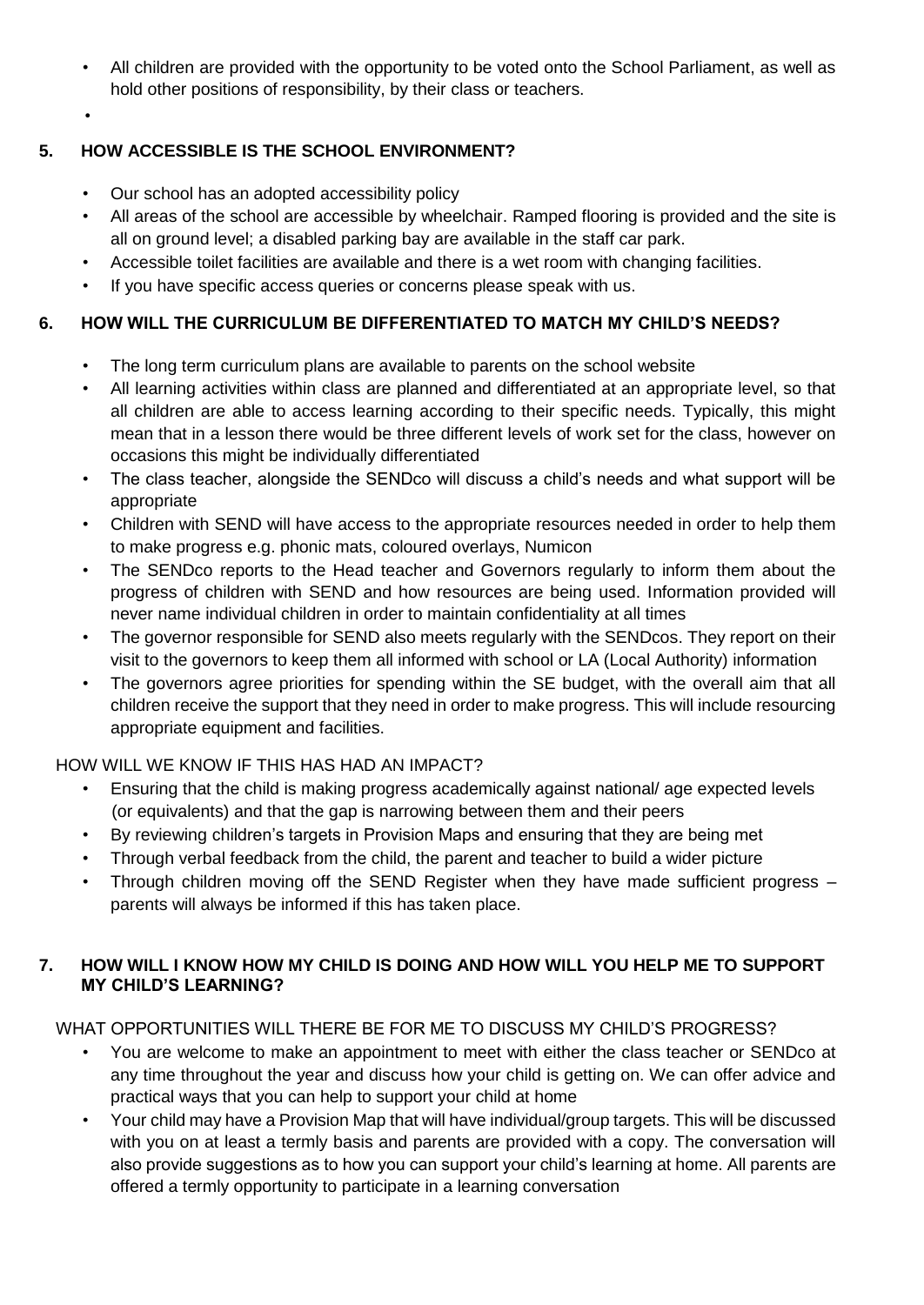- When the child's Provision Map is reviewed, comments are made against each target to show what progress the child has made
- If your child has complex SEND they may have an EHCP. In such instances a formal meeting will take place to discuss your child's progress and a report will be written at least annually.

## **8. HOW DOES THE SCHOOL KNOW HOW WELL MY CHILD IS DOING?**

- As a school we track and analyse the children's' progress in learning against national expectations and age related expectations on a half-termly basis
- The class teacher continually assesses each child and notes areas where they are improving and where further support is needed. As a school, we track children's' progress from entry at Year R through to Year 6, using a variety of different methods. Please ask the school if you require any further details
- Standard Review Meetings are held each half term between each class teacher and the Head teacher and Deputy Headteacher. In these meetings, a discussion takes place concerning children who are not making expected progress and possible actions are discussed
- Where specific needs are apparent, the school has a range of assessments which can be used to explore a child's strengths and difficulties in more depth, for example various standardised assessments, and through assessment and advice from the Learning and Support Service and the Educational Psychology Service
- The Headteacher and SENDco report regularly to the Governing Body. We have a governor who is responsible for SEND, who meets regularly with the SENDco and attends briefing sessions They also report back to the Governing Body (see section 6)

#### **9. HOW WILL MY CHILD BE INCLUDED IN ACTIVITIES OUTSIDE THE CLASSROOM, INCLUDING SCHOOL TRIPS?**

- All children are included in all parts of the school curriculum and we aim for all children to be included on school trips. We will provide the necessary support to ensure that this is successful and may discuss this in advance with parents. It might be appropriate for a parent/carer to accompany a child on a school trip, depending upon the child's individual needs
- A risk assessment is carried out prior to any off site activity to ensure everyone's health & safety will not be compromised. In the unlikely event that it is considered unsafe for a child to take part in an activity, then alternative activities that will cover the same curriculum areas will be provided within the school environment, wherever possible.
- A variety of after school clubs are provided during lunchtimes and after school. We aim for these to be as inclusive as possible and may provide additional staff or sessions in order to achieve this.

#### **10. HOW WILL THE SCHOOL PREPARE AND SUPPORT MY CHILD WHEN JOINING THE SCHOOL OR TRANSFERRING TO A NEW SCHOOL?**

- We encourage all new children to visit the school prior to starting
- We can create 'social stories' with/for the children if transition is likely to prove challenging
- For children starting in Reception, the Headteacher holds a meeting for parents in addition to planning a series of visits for children throughout the second half of the Summer Term, in order to help children, parents and staff get to know each other
- A transition form is sent to all pre-schools and other schools prior to children transferring to Coatham. The EYFS Teachers will visit settings where it is felt there is a need
- We liaise closely with the staff when receiving and transferring children to and from different schools, ensuring all relevant paperwork is passed on and all needs are discussed and understood